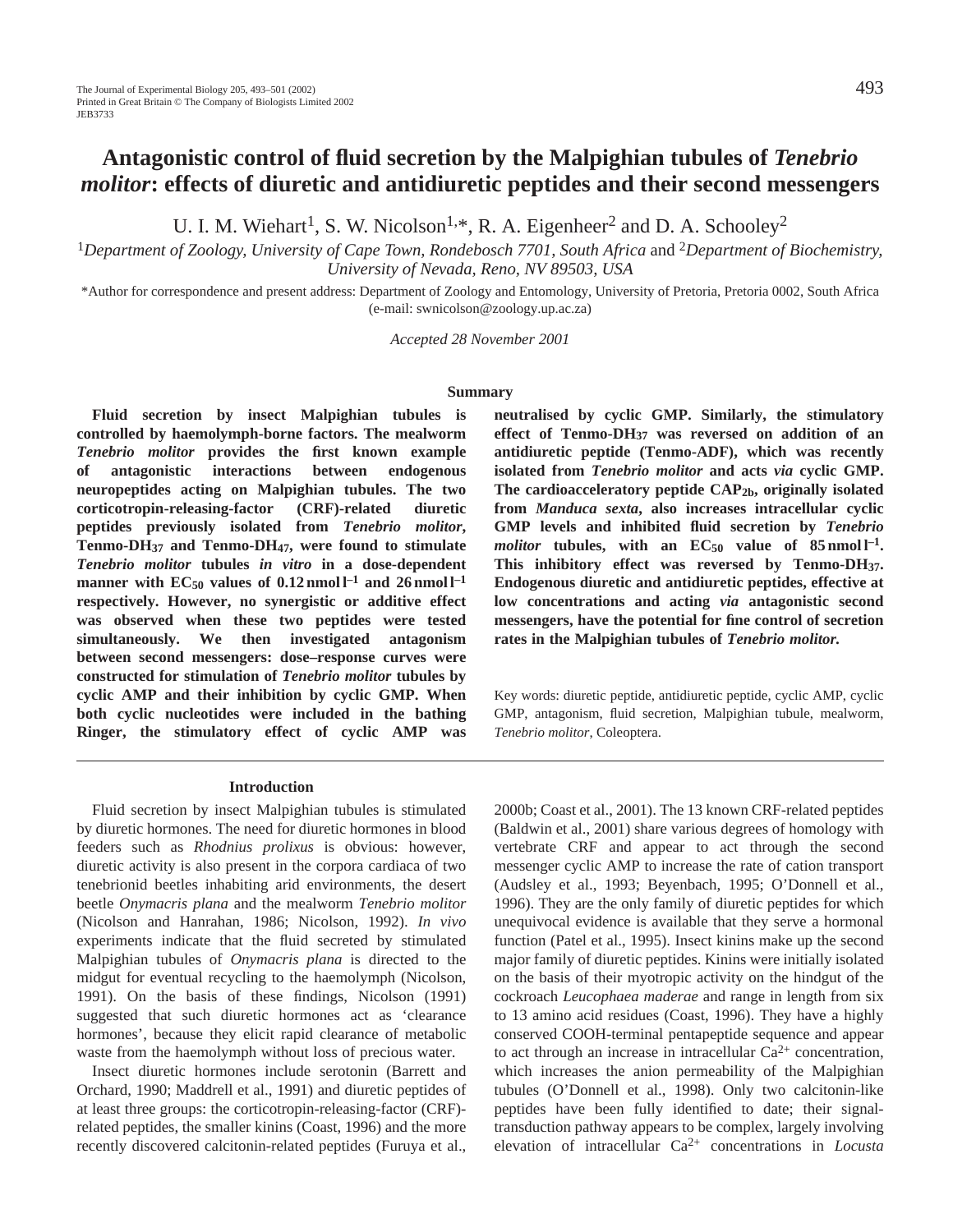*migratoria* (Furuya et al., 2000b) but of cyclic AMP concentrations in *Drosophila melanogaster* (Coast et al., 2001).

Since the first CRF-related diuretic peptide was isolated from *Manduca sexta* (Kataoka et al., 1989), peptides belonging to this family have also been isolated from Orthoptera, Dictyoptera, Coleoptera and Diptera (for a review, see Coast, 1996). In the sphinx moths *Manduca* s*exta* and *Hyles lineata* (Kataoka et al., 1989; Blackburn et al., 1991; Furuya et al., 2000a) and in the beetle *Tenebrio molitor*, two CRF-related diuretic peptides have been isolated from one species. Furuya et al. (1995, 1998) used whole head extracts of *Tenebrio molitor* pupae to isolate and characterize two peptides of 37 and 47 amino acid residues (Tenmo-DH $_{37}$  and Tenmo-DH $_{47}$ respectively). Both stimulate fluid secretion in *Tenebrio molitor* tubules *via* the production of intracellular cyclic AMP, but Tenmo-DH47 is 600 times less potent in this assay than Tenmo-DH37 and lacks the C-terminal asparagine (free acid) 'extension' of Tenmo-DH37, which suggests that another receptor may exist in a different tissue for Tenmo-DH47 (Furuya et al., 1998). The significance of two structurally related diuretic peptides in an insect species, acting *via* the same second messenger, is not yet clear (Furuya et al., 1998, 2000a).

It has commonly been assumed that, when antidiuretic factors are present in insects, they reduce fluid loss by stimulating hindgut reabsorption (Spring, 1990). Antidiuretic factors that act directly on isolated Malpighian tubules have been demonstrated in haemolymph and corpora cardiaca extracts of the cricket *Acheta domesticus* (Spring et al., 1988), whole-body extracts of the mosquito *Aedes aegypti* (Petzel and Conlon, 1991), head and abdominal extracts of the forest ant *Formica polyctena* (De Decker et al., 1994; Laenen et al., 2001) and head extracts of the Colorado potato beetle *Leptinotarsa decemlineata* (Lavigne et al., 2001), but the identity of the factors involved is unknown. Eigenheer et al. (2002) have isolated from *Tenebrio molitor* an antidiuretic peptide (Tenmo-ADF), consisting of 14 amino acid residues, which inhibits fluid secretion by the Malpighian tubules *via* cyclic GMP as a second messenger. An increase in intracellular cyclic GMP concentration has the same effect in *Rhodnius prolixus* tubules (inhibits fluid secretion) (Quinlan et al., 1997), but in *Drosophila melanogaster* tubules cyclic GMP was shown to stimulate fluid secretion *via* the nitric oxide pathway (Dow et al., 1994). Opposing effects on tubule secretion are also caused by the cardioacceleratory peptide 2b (CAP2b), originally isolated as a myotropic peptide from *Manduca sexta*: this has an antidiuretic effect on the Malpighian tubules of *Rhodnius prolixus* (Quinlan et al., 1997), but stimulates fluid secretion in *Drosophila melanogaster* by raising intracellular cyclic GMP levels (Davies et al., 1995).

The availability of synthetic endogenous peptides makes the mealworm *Tenebrio molitor* an ideal but non-traditional model for examining the complexities of control of fluid balance by Malpighian tubules. In this study, we investigate the effects on fluid secretion of the diuretic and antidiuretic peptides isolated

from *Tenebrio molitor* and of their second messengers cyclic AMP and cyclic GMP. We investigate possible synergism between the two diuretic peptides, Tenmo-DH37 and Tenmo-DH<sub>47</sub>, and possible antagonism between the peptides and their second-messenger signalling pathways (O'Donnell and Spring, 2000). We also examine the effects of  $CAP<sub>2b</sub>$  on Malpighian tubules of *Tenebrio molitor*, and compare the secretory responses of larval and adult tubules. This is the first study to investigate the interactions between endogenous diuretic and antidiuretic peptides, isolated from the same insect, that act directly on the Malpighian tubules.

### **Materials and methods**

# *Insects*

*Tenebrio molitor* L. larvae and adults used in this study were maintained in dry bran cultures at room temperature (20–23 °C). Their diet was supplemented weekly with apple or potato as a source of moisture. Care was taken to select mealworms of similar size for the secretion experiments.

# *Ringer's solution*

The Ringer's solution used for isolated tubules of *Tenebrio molitor* (Nicolson, 1992) contained (in mmol $l^{-1}$ ): NaCl, 90; KCl; 50; MgCl<sub>2</sub>, 5; CaCl<sub>2</sub>, 2; NaHCO<sub>3</sub>, 6; NaH<sub>2</sub>PO<sub>4</sub>, 4; glycine, 10; proline, 10; serine, 10; histidine, 10; glutamine, 10; and glucose, 50. The pH was adjusted to 7.0 with NaOH.

## *Fluid secretion assays*

Both larval and adult beetles have three pairs of large Malpighian tubules with conspicuous brown pigment. The six tubules vary in length according to their positions (dorsal, lateral or ventral pairs). Nicolson (1992) showed that there are no positional or regional differences in the secretion rates of larval tubules. The free portions of the tubules were dissected under Ringer's solution by securing the larva with two pins, opening the cuticle on the dorsal side, gently pulling the gut from the body and dissecting all six tubules free from the fat body, severing each one before it entered the rectal complex. It was not necessary to measure tubule length as each tubule served as its own control. All experiments utilized larval tubules unless stated otherwise. Tubules from adult beetles were isolated as described by Nicolson and Hanrahan (1986) for the tenebrionid beetle *Onymacris plana*.

Malpighian tubules were set up as *in vitro* preparations at room temperature  $(20-23 \degree C)$  using the technique first described by Ramsay (1954) with a few modifications. Two tubules were isolated into each  $50 \mu l$  drop of Ringer under water-saturated liquid paraffin in a Petri dish with a Sylgardcovered base. Both ends of each tubule were pulled out of the bathing fluid and wrapped around minuten pins, where they continued to secrete fluid (usually at one end only) which collected as discrete droplets in the liquid paraffin. The tubules were allowed to equilibrate for 20 min before three control readings were taken at 15 min intervals. Secreted drops were removed from the tubule with a fine glass pipette, and their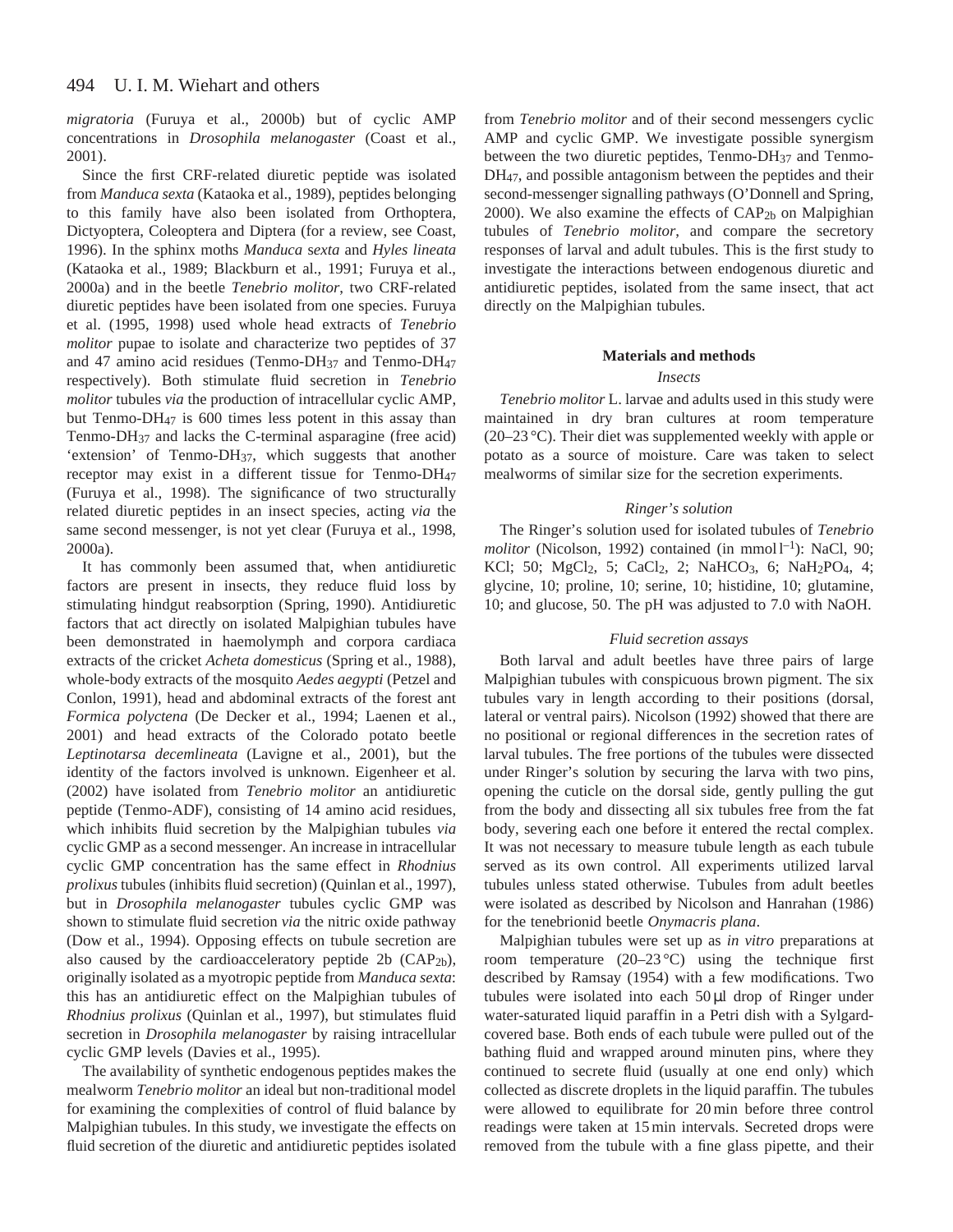diameter was measured with a calibrated eyepiece graticule as they rested on the Sylgard-covered base of the dish. The volume, and therefore the rate of secretion, was determined assuming the droplets to be spherical. After the control period, the Ringer was replaced with Ringer containing the test substance. The degree of stimulation or inhibition was expressed as a percentage of the last control rate reading. Dose–response curves for cyclic AMP, cyclic GMP and CAP2b were constructed using the secretion rate measured 45 min after the addition of the test substance. Dose–response curves for the two diuretic peptides were constructed by first measuring secretion rates in the presence of the peptide, then adding fresh Ringer containing  $0.1$  mmol  $l^{-1}$  8-bromo-cyclic AMP to obtain maximum rates.

#### *Drugs and peptides*

Cyclic AMP and cyclic GMP (sodium salts) and 8-bromocyclic AMP were purchased from Sigma. Tenmo-DH<sub>37</sub> and Tenmo-DH47 were from batches synthesised and purified as described previously (Furuya et al., 1995, 1998). Tenmo-ADF was also from a batch synthesised recently (Eigenheer et al., 2002).  $CAP<sub>2b</sub>$  was synthesised using N $\alpha$ -9fluorenylmethoxycarbonyl (FMOC) chemistry with an Applied Biosystems 431A synthesiser using 0.1 mmol of 4-(2′,4′ dimethoxyphenyl-Fmoc-aminomethyl)-phenoxyacetamidonorleucyl-MBHA (Rink amide MBHA) resin. The native peptide has a pyroglutamic acid residue on the N terminus; we synthesised it with a Gln residue at this position, which requires a subsequent cyclisation reaction to pyroglutamate in basic solution. After cleavage from the resin, 35 mg of the crude peptide (synthetic  $[G<sup>1</sup>]CAP<sub>2b</sub>$ ) was dissolved in water and then brought to  $0.1 \text{ mol}^{-1}$  triethylamine. This basic solution was allowed to react for 12 h at room temperature and then loaded onto a 22 mm Adsorbosphere 300XL C18 (300A) column and eluted with a gradient of 0 % to 60 % ethanol over 60 min with 0.1 % aqueous trifluoroacetic acid maintained throughout. The second of two major peaks contained the cyclised CAP<sub>2b</sub>; the purity and identity were confirmed by electrospray ionization (ESI) mass spectrometry analysis with a Finnigan MAT SSQ instrument with ESI interface. Bovine serum albumin (0.05 %) was included in the Ringer with all peptides.

# *Statistical analyses*

Results are expressed as means  $\pm$  standard error (S.E.M.). Statistical differences were calculated using paired or unpaired Student's *t*-tests. A difference was considered significant if *P*<0.05. Dose–response curves were fitted by non-linear regression analysis using Prism 3.0.

#### **Results**

# *Tenmo-DH37 and Tenmo-DH47: potency and possible synergism*

Both diuretic peptides isolated from *Tenebrio molitor*, Tenmo-DH37 and Tenmo-DH47, were potent stimulants of fluid secretion by isolated Malpighian tubules, with half-maximal



Fig. 1. Dose–response curves for the effect of *Tenebrio molitor* diuretic peptides Tenmo-DH37 (filled squares) and Tenmo-DH47 (open circles) on fluid secretion rates. Results are expressed as a percentage of the maximal response obtained in the presence of 8 bromo-cyclic AMP  $(0.1 \text{ mmol } l^{-1})$ . Data points are the mean of 6–12 determinations for Tenmo-DH37 and 6–7 determinations for Tenmo-DH<sub>47</sub>; vertical lines represent  $\pm$  1 s.E.M. The EC<sub>50</sub> values are  $0.12$  nmol l<sup>-1</sup> for Tenmo-DH<sub>37</sub> and 26 nmol l<sup>-1</sup> for Tenmo-DH<sub>47</sub> ( $r^2$ values for the curve fits were 0.95 and 0.96, respectively).

response  $(EC_{50})$  values in the nanomolar range (Fig. 1). The stimulation due to the diuretic peptide is expressed as a percentage of the response obtained with 8-bromo-cyclic AMP. Tenmo-DH $_{37}$  was more potent, with an EC $_{50}$  value of 0.12 nmol  $l^{-1}$  compared with 26 nmol  $l^{-1}$  for Tenmo-DH<sub>47</sub>. We then investigated whether these two diuretic peptides, acting through adenylyl cyclase, cooperate synergistically. Both peptides, when tested individually at approximately 1.5 times their respective  $EC_{50}$  value, increased tubule secretion by approximately 150 % (Fig. 2). When they were tested together, no further increase in secretion rate was observed. It seems, therefore, that these two peptides do not function additively or synergistically.

#### *Stimulation by cyclic AMP*

The dose–response curve for *Tenebrio molitor* tubules stimulated by cyclic AMP is shown in Fig. 3. Maximum stimulation, 335±61 % of control rates, was produced by a cyclic AMP concentration of  $0.5 \text{ mmol}^{-1}$  (*N*=7–12). The secretion rate declined at concentrations above  $0.5 \text{ mmol } l^{-1}$ , although this decline was not significant (0.05<*P*<0.2). Excluding the two highest cyclic AMP concentrations from the curve-fitting procedure gave an  $EC_{50}$  of 350 µmol l<sup>-1</sup>. The speeds of the tubule response to cyclic AMP and Tenmo-DH<sub>37</sub> were compared using concentrations resulting in maximal stimulation  $(100 \text{ nmol l}^{-1} \text{ Tenmo-DH}_{37}$  and 1 mmol  $l^{-1}$  cyclic AMP) (Fig. 4). Identical maximum rates of secretion were achieved by 15 min after addition of both stimulants.

### *Inhibition by cyclic GMP*

Cyclic GMP inhibits secretion by *Tenebrio molitor* tubules in a dose-dependent manner. At a concentration of  $0.5$  mmol  $l^{-1}$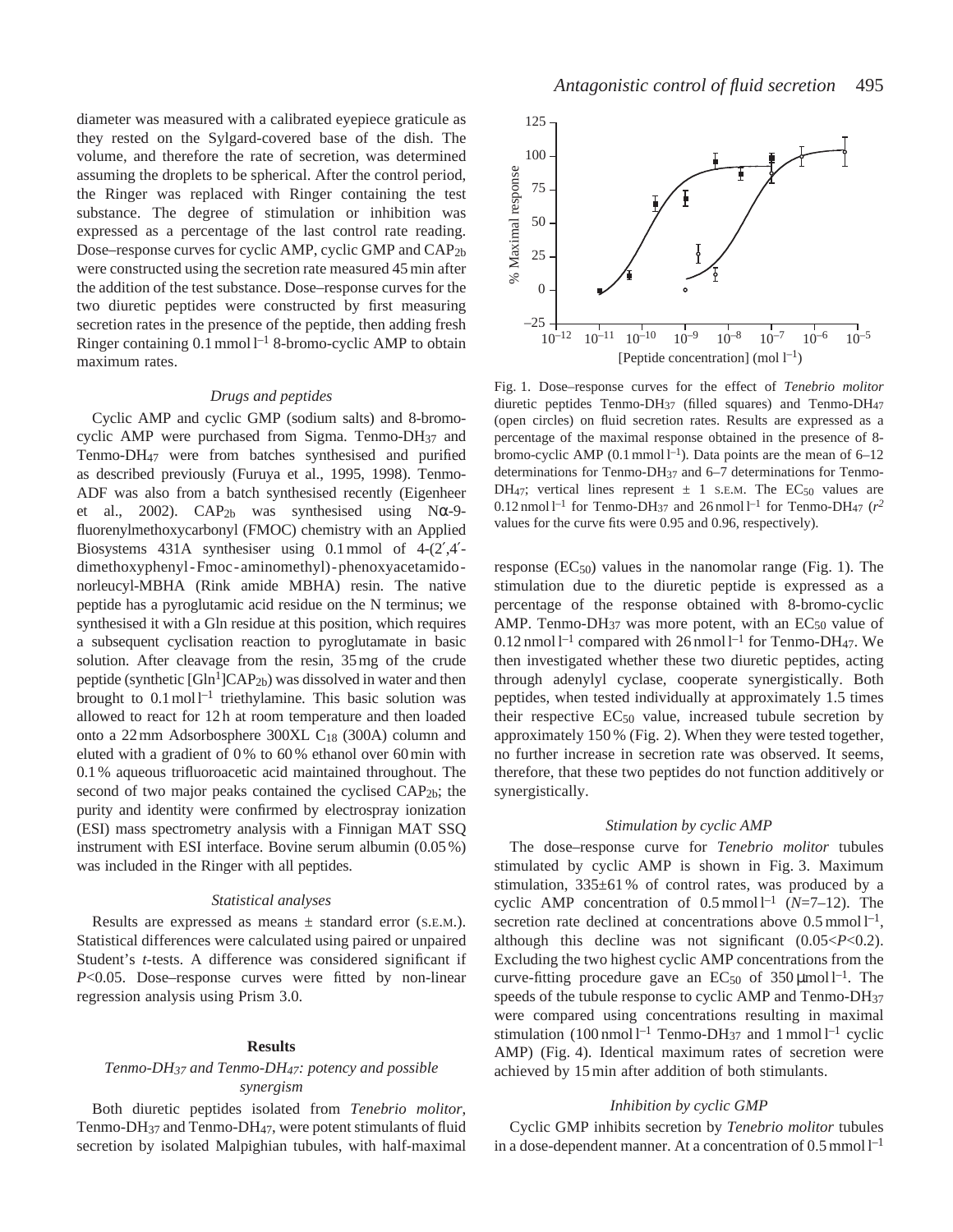

Fig. 2. Lack of synergism between Tenmo-DH37 (DH37) and Tenmo-DH<sub>47</sub> (DH47). Diuretic peptides were tested at  $0.2$  nmol  $l^{-1}$  and  $40$  nmol  $l^{-1}$ , approximately 1.5 times their respective EC<sub>50</sub> values, after which the Ringer's solution was changed to one containing both peptides (at these same concentrations). No change in secretion rates was observed. Data are presented as means + 1 S.E.M. (*N*=8).

cyclic GMP, fluid secretion was maximally inhibited by 50 $\pm$ 6% (*N*=8; Fig. 5). The EC<sub>50</sub> was 490 µmol l<sup>-1</sup> for concentrations up to  $0.5$  mmol  $l^{-1}$  cyclic GMP. Zero inhibition does not occur, even at very low cyclic GMP concentrations, because of the decline in basal rates of secretion with time (e.g. Fig. 4). Only  $0.5 \text{ mmol} \, \text{l}^{-1}$  cyclic GMP gave a significant increase in inhibition when compared with the lowest cyclic GMP concentration used (*t*-tests, *P*<0.05).

# *Antagonistic effects of peptides and their second messengers*

Antagonism between the second messengers cyclic AMP and cyclic GMP in isolated tubule preparations is illustrated



Fig. 3. Dose–response curve for the effect of cyclic AMP on fluid secretion by *Tenebrio molitor* Malpighian tubules. Data are presented as means  $\pm$  s.E.M. of 7–12 tubules. The EC<sub>50</sub> was 350 µmol  $l^{-1}$  ( $r^2$ =0.999 for the curve fit). Note that data for the two highest cyclic AMP concentrations tested are shown in the graph, but were excluded from the non-linear regression analysis because they indicate some receptor desensitisation at high levels, and this cannot be accommodated by the algorithm used.



Fig. 4. Comparison of secretory response to cyclic AMP and Tenmo-DH37 (DH37). No significant differences in the response time or maximum rates of secretion were observed when Malpighian tubules of *Tenebrio molitor* were stimulated with 1 mmol  $1^{-1}$  cyclic AMP (broken line) or  $100$  nmol  $l^{-1}$  Tenmo-DH<sub>37</sub> (solid line). Each point shows the mean  $\pm$  s.E.M. for 8–12 tubules. The horizontal filled bar indicates the period during which tubules were exposed to either cyclic AMP or Tenmo-DH37.

by Fig. 6. Cyclic GMP at  $1$  mmol  $1^{-1}$ , added to tubules already stimulated by  $0.25$  mmol  $l^{-1}$  cyclic AMP, effectively reduced secretion rates to the previously measured baseline level. Thus, in this particular experiment, a cyclic GMP concentration four times higher than the cyclic AMP concentration was necessary to neutralize the stimulatory effect of cyclic AMP.



Fig. 5. Dose–response curve for the effect of cyclic GMP on fluid secretion. Data are presented as means  $\pm$  1 s.E.M.,  $N = 5-11$ . The EC<sub>50</sub> value determined was  $490 \mu$ mol l<sup>-1</sup> ( $r^2$ =0.999, 95% confidence intervals 99.7  $\mu$ mol l<sup>-1</sup> to 2.4 mmol l<sup>-1</sup>). Note that data for the highest cyclic GMP concentration have been excluded from the non-linear regression analysis because they indicate some receptor desensitisation at high levels, and this cannot be accommodated by the algorithm used.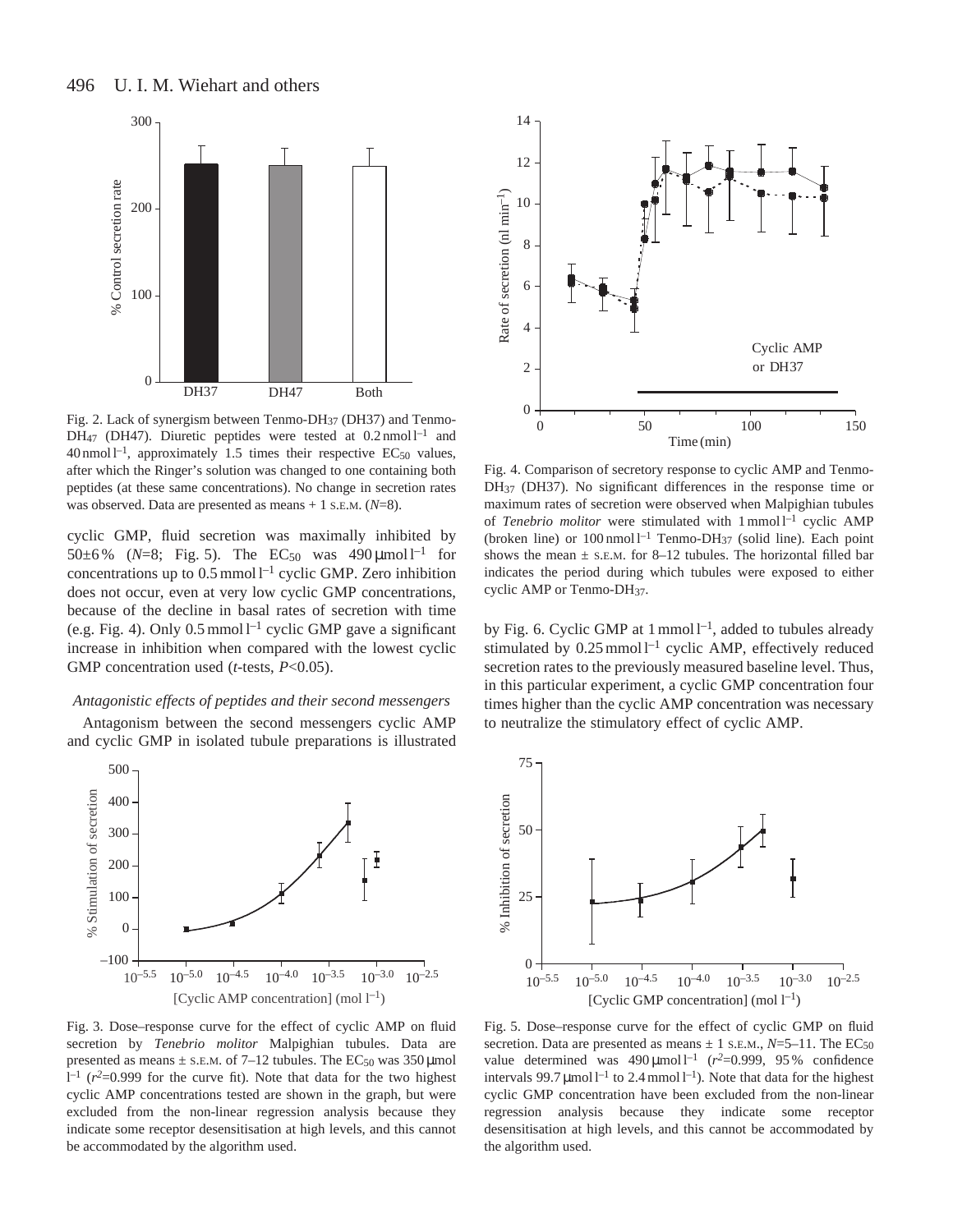



Fig. 6. Antagonistic effect of cyclic GMP on Malpighian tubules of *Tenebrio molitor* already stimulated with cyclic AMP. Each point shows the mean  $\pm$  s.E.M. for 8–10 tubules. Responses are shown for  $0.5$  mmol  $l^{-1}$  cyclic AMP in combination with  $0.5$  mmol  $l^{-1}$  cyclic GMP (broken line),  $0.5 \text{ mmol } l^{-1}$  cyclic AMP with 1 mmol  $l^{-1}$  cyclic GMP (dashed line) and  $0.25$  mmol  $l^{-1}$  cyclic AMP with 1 mmol  $l^{-1}$ cyclic GMP (solid line). The horizontal dotted bar indicates the period during which tubules were exposed to cyclic AMP, and the horizontal filled bar indicates the period of exposure to cyclic GMP.

Fig. 7 shows the antagonistic effect of cyclic GMP on responses to cyclic AMP (both at concentrations of  $0.5 \text{ mmol } l^{-1}$ ) and Tenmo-ADF on Tenmo-DH<sub>37</sub> (both at concentrations of  $100 \text{ nmol } l^{-1}$ ). Concentrations found to elicit maximal responses (inhibition or stimulation) were used. Secretion rates were measured after 45 min in control Ringer, 45 min after addition of fresh Ringer containing either Tenmo-DH<sub>37</sub> or cyclic AMP, and finally 45 min after replacement with fresh Ringer containing both stimulant and inhibitor. In both experiments, the time course of stimulation and inhibition and the magnitude of the response were similar. In both experiments, secretion rates were significantly increased by the added stimulants (paired *t*-tests, *P*<0.001), but inclusion of the respective inhibitors returned the secretion rates to values not significantly different from control levels.

#### *CAP2b has an antidiuretic effect on* Tenebrio molitor *tubules*

We investigated the effect of  $CAP<sub>2b</sub>$  on the tubules of *Tenebrio molitor* by means of secretion assays and found that the peptide decreased the rate of fluid secretion in a dosedependent manner (Fig. 8), with 80±2 % inhibition of fluid secretion obtained at a concentration of  $1 \mu$ mol l<sup>-1</sup> CAP<sub>2b</sub>. Again, zero inhibition was not obtained because of declining rates of secretion by tubules *in vitro*.

Fig. 9 illustrates the antagonism between Tenmo- $DH_{37}$  and CAP2b in tubules of *Tenebrio molitor*, with inhibition preceding stimulation. Treatment with  $1 \mu$ mol l<sup>-1</sup> CAP<sub>2b</sub> caused the secretion rate to drop sharply. When the Ringer



Fig. 7. Antagonism between *Tenebrio molitor* peptides controlling Malpighian tubule secretion and between their second messengers. Effect of adding Tenmo-ADF (ADF) to tubules already stimulated with Tenmo-DH<sub>37</sub> (DH37) (both at concentrations of  $100 \text{ nmol} l^{-1}$ ) compared with the effect of adding cyclic GMP to tubules already stimulated with cyclic AMP (both at concentrations of  $0.5 \text{ mmol } l^{-1}$ ). Secretion rates were measured after 45 min of each treatment. Values are means  $+1$  S.E.M. for eight tubules (peptides) or seven tubules (second messengers). *C*, control rates.

was replaced with Ringer containing both  $1 \mu$ mol l<sup>-1</sup> CAP<sub>2b</sub> and  $10 \text{ nmol } l^{-1}$  Tenmo-DH<sub>37</sub>, the fluid secretion rate increased, but more slowly than during stimulation by Tenmo-DH<sub>37</sub> alone in previous experiments (e.g. Fig. 4). There was a further increase in fluid secretion rate after removal of CAP2b from the medium, significant after 30 min (paired *t*test, *P*<0.025).



Fig. 8. Dose–response curve for the effect of CAP2b on fluid secretion by *Tenebrio molitor* tubules. Data are presented as means  $\pm 1$  S.E.M. for 8–9 tubules. The EC<sub>50</sub> value determined was 85 nmol  $l^{-1}$  ( $r^2 = 0.79$ , 95% confidence intervals 4.3 nmol  $l^{-1}$  to  $1.7 \mu$ mol  $l^{-1}$ ).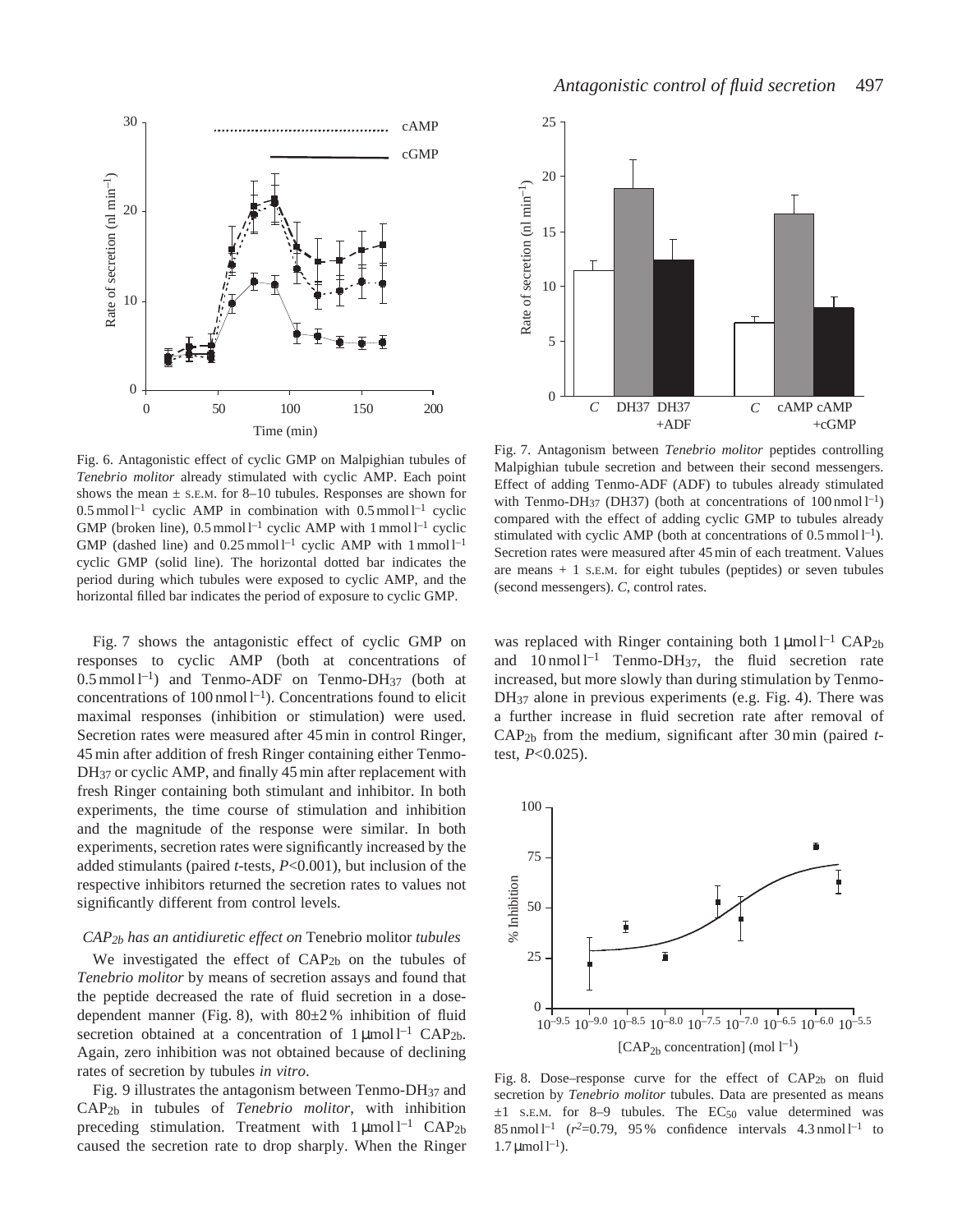

Fig. 9. Antagonism between CAP<sub>2b</sub> and Tenmo-DH<sub>37</sub> (DH37). Inhibition of fluid secretion by  $1 \mu$ mol l<sup>-1</sup> CAP<sub>2b</sub> and subsequent slow stimulation by Tenmo-DH<sub>37</sub> (10 nmol  $l^{-1}$ ). Data are presented as means  $\pm 1$  S.E.M. for five tubules. The horizontal filled bar indicates the period of exposure to CAP2b, and the horizontal dotted bar indicates the period of exposure to Tenmo-DH37.

#### *Comparison of larval and adult tubules*

The tubules of *Tenebrio molitor* larvae and adults have the same appearance and arrangement in relation to the gut. We compared the effect of  $100 \text{ nmol } l^{-1}$  Tenmo-DH<sub>37</sub> and  $1$  mmol  $1^{-1}$  cyclic AMP on the secretion rates of larval and adult tubules (Fig. 10) and found no difference in magnitude of stimulation of adult or larval tubules treated with either stimulant (*P*>0.05). There was also no difference in the time to reach the maximal rate of secretion (not shown).

#### **Discussion**

The complexity of hormonal control of insect Malpighian tubules becomes increasingly apparent. Recently, O'Donnell and Spring (2000) reviewed various modes of control, including synergism between diuretic factors, involving one or more second-messenger systems, and a single example of antagonism between controlling factors (serotonin and CAP2b) and their second messengers in *Rhodnius prolixus* (Quinlan et al., 1997). The availability of synthetic endogenous peptides, both diuretic and antidiuretic, has enabled us to examine the complexities of control of *Tenebrio molitor* Malpighian tubules.

# *Stimulation of fluid secretion (Tenmo-DH37, Tenmo-DH47 and cyclic AMP)*

The blood-sucking bug *Rhodnius prolixus* has long been a model for studies of Malpighian tubule fluid and ion secretion because of the dramatic diuresis that follows after an infrequent but massive blood meal. In this insect, two different stimulants



Fig. 10. Effects of stimulants on secretion rates of *Tenebrio molitor* larval (filled columns) and adult (open columns) Malpighian tubules. Tubules were stimulated with  $100$  nmol  $l^{-1}$  Tenmo-DH<sub>37</sub> (DH37) and  $1$  mmol  $1^{-1}$  cyclic AMP. Data are presented as means  $+1$  S.E.M. (*N*=9–10). *C*, control rates.

(serotonin and a CRF-related peptide), both acting *via* cyclic AMP as a second messenger, cause acceleration of fluid secretion by isolated tubules (Maddrell et al., 1993; Te Brugge et al., 1999). This raises the question of whether such cooperative or synergistic action might be found in other insects. A synergistic secretory response to two different peptides, one a CRF-related peptide and the other a kinin, has been demonstrated in Malpighian tubules of *Locusta migratoria* and *Musca domestica* (Coast, 1995; Iaboni et al., 1998). These peptides utilize different second messengers, and synergism appears to involve an interaction between the cyclic AMP and inositol triphosphate/ $Ca^{2+}$  signalling systems (O'Donnell and Spring, 2000). The advantage of such synergism is that the dose–response curve is effectively steepened and the tubules are stimulated more quickly at lower peptide concentrations (Coast, 1995). Synergistic effects have also been observed in the cockroach *Diploptera punctata* for a calcitonin-like peptide, Dippu-DH31, and the CRF-like peptide Dippu-DH46 isolated from this species (Furuya et al., 2000b). The former peptide is believed to act *via* elevation of intracellular  $Ca^{2+}$  concentration, while the latter elevates cyclic AMP concentration. Curiously, in *Locusta migratoria*, Dippu-DH<sub>31</sub> acts synergistically with locustakinin, an elevator of intracellular  $Ca^{2+}$  concentration, as well as with the locust CRF-like peptide Locmi-DH (Furuya et al., 2000b).

In *Tenebrio molitor*, two CRF-related peptides, Tenmo-DH37 and Tenmo-DH47, both acting *via* cyclic AMP, cause diuresis in isolated tubule preparations. As in the desert tenebrionid *Onymacris plana*, in which the extract of 0.1 pairs of corpora cardiaca in 100 µl of Ringer's solution caused an increase in fluid secretion rate up to  $100 \text{ nl min}^{-1}$  (Nicolson and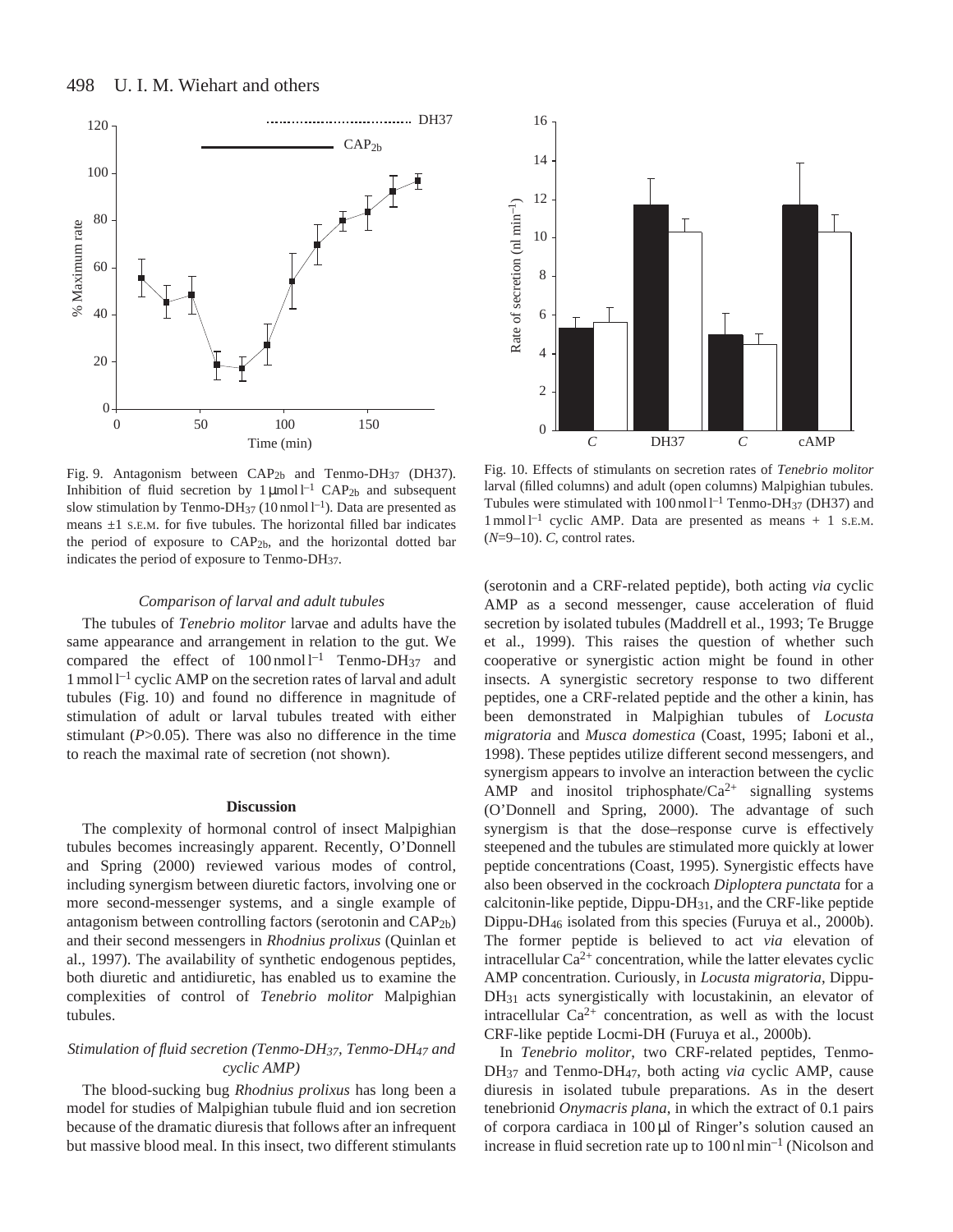Hanrahan, 1986), mealworm tubules are highly sensitive to low doses of the diuretic peptides, which is curious considering the dryness of their diet and environment. Physiologically, it is not clear why these xeric insects have such potent diuretic hormones, but evidence exists that these hormones act instead as clearance hormones, recirculating the tubule fluid to moisten the midgut contents and filtering the haemolymph of metabolic waste (Nicolson, 1991, 1992). The effect of such recycling is that diuretic hormones increase fluid secretion by the Malpighian tubules without affecting the overall water balance of the insect.

The two diuretic peptides characterised from *Tenebrio molitor* do not act additively or synergistically (Fig. 2). Although an additive response would be expected when both peptides are at submaximal concentrations, the response may be minimal on the steep part of the dose–response curve. A similar lack of additivity was found by Furuya et al. (2000b) when testing the CRF-like peptides Locmi-DH and Dippu-DH<sub>46</sub> on locust tubules. The possibility exists that Tenmo-DH47, which is approximately 200 times less potent in stimulating fluid secretion and 600 times less potent in stimulating cyclic AMP production by the tubule cells (Furuya et al., 1998), has a different function. As far as synergism between CRF-related peptides and kinins is concerned, no kinins have yet been isolated from *Tenebrio molitor*, and the kinins of other insects (leucokinins II and VII, achetakinin and muscakinin) induce no response in isolated tubules of *Tenebrio molitor* (U. I. M. Wiehart, unpublished data).

# *Inhibition of fluid secretion (Tenmo-ADF, CAP2b and cyclic GMP)*

Exogenous cyclic GMP inhibits secretion by Malpighian tubules of *Tenebrio molitor* at concentrations between  $10 \mu$ mol l<sup>-1</sup> and 1 mmol l<sup>-1</sup> (Fig. 5). In contrast, tubules of *Drosophila melanogaster* and the black field cricket *Teleogryllus oceanicus* are stimulated by both cyclic AMP and cyclic GMP (Davies et al., 1995; O'Donnell et al., 1996; Xu and Marshall, 2000), while perfused tubules of *Aedes aegypti* show no electrical response to dibutyryl cyclic GMP (Clark et al., 1998). The latter study demonstrated dose-dependent effects of *Culex salinarius* CRF-related peptide on tubules of another mosquito, *Aedes aegypti*. The effects of CAP<sub>2b</sub> and cyclic GMP on the fluid secretion rates and the transepithelial potential of *Drosophila melanogaster* tubules are also concentration-dependent (Davies et al., 1995). The opposing effects of cyclic AMP and cyclic GMP on secretion rates of *Tenebrio molitor* tubules were reduced at concentrations around  $1$  mmol  $1^{-1}$  compared with the response at somewhat lower concentrations (Figs 3, 5). This may be due to desensitisation or downregulation of the receptor at high concentrations of ligand, and the same effect is evident in the secretory response of tubules to Tenmo-ADF (Eigenheer et al., 2002). In *Drosophila melanogaster* tubules, fluid secretion is stimulated by low doses of cyclic GMP or CAP2b, but the effect is concentration-dependent; at high concentrations, the initial

stimulation is followed by a decline in fluid secretion rate to control levels (Davies et al., 1995).

Cyclic GMP elicits an antagonistic effect in *Tenebrio molitor* tubules previously stimulated with cyclic AMP. The relative concentration of cyclic GMP needed to neutralize the cyclic AMP effectively varied in different experiments (cf. Figs 6 and 7). Mealworm tubules with low control rates of secretion showed the greatest stimulation with extracts of corpora cardiaca (Nicolson, 1992) and similarly we found that, when control rates were lower, the tubules showed a more dramatic response to cyclic AMP, and a higher relative concentration of cyclic GMP was necessary to antagonise this response.

In *Rhodnius prolixus*, cyclic GMP is thought to antagonise cyclic AMP by activating cyclic AMP phosphodiesterases and thus speeding the degradation of cyclic AMP (O'Donnell and Spring, 2000). This mode of action may also hold for the tubules of *Tenebrio molitor*, in which cyclic AMP phosphodiesterase inhibitors block the effects of antidiuretic peptides on cyclic GMP production and fluid secretion (R. A. Eigenheer, S. W. Nicolson and D. A. Schooley, unpublished data).

In *Drosophila melanogaster* tubules, CAP2b elevates cyclic GMP levels *via* an increase in nitric oxide (NO) concentration (Davies et al., 1995); this occurs through modulation of an endogenous NO synthase, which leads to activation of soluble guanylyl cyclase and increases intracellular levels of cyclic GMP. In contrast, the NO donor sodium nitroprusside does not affect fluid secretion by tubules of *Rhodnius prolixus*, which suggests that a different type of guanylyl cyclase (membraneassociated) is involved in cyclic GMP synthesis in this insect (Quinlan et al., 1997). Similarly, NO donors have no effect on cyclic GMP levels in *Tenebrio molitor* tubules (Eigenheer et al., 2002).

Hormones with an antidiuretic effect on Malpighian tubules are little known in insects, and the physiological role of these factors remains ambiguous (Laenen et al., 2001). The antidiuretic peptide isolated from *Tenebrio molitor* heads, Tenmo-ADF, strongly inhibits fluid secretion by isolated tubule preparations and effectively antagonizes the stimulatory response of Tenmo-DH37 (Fig. 7). This extremely potent antidiuretic inhibits fluid secretion in the femtomole range by increasing cyclic GMP production in the Malpighian tubules on a dose-dependent basis (Eigenheer et al., 2002). It seems appropriate for a xeric insect such as *Tenebrio molitor* to have such a potent antidiuretic factor. However, as in the desert beetle *Onymacris plana*, homogenates of the corpora cardiaca stimulate secretion in *Tenebrio molitor* tubules, suggesting that diuretic factors predominate in these crude extracts (Nicolson and Hanrahan, 1986; Nicolson, 1992). Similarly, although extracts of the metathoracic ganglion of *Rhodnius prolixus* were found to elevate intracellular cyclic GMP levels in Malpighian tubules, the diuretic factors present predominate in fluid secretion assays (Quinlan et al., 1997).

It is not known whether the antidiuretic peptide Tenmo-ADF promotes reabsorption of fluid by the mealworm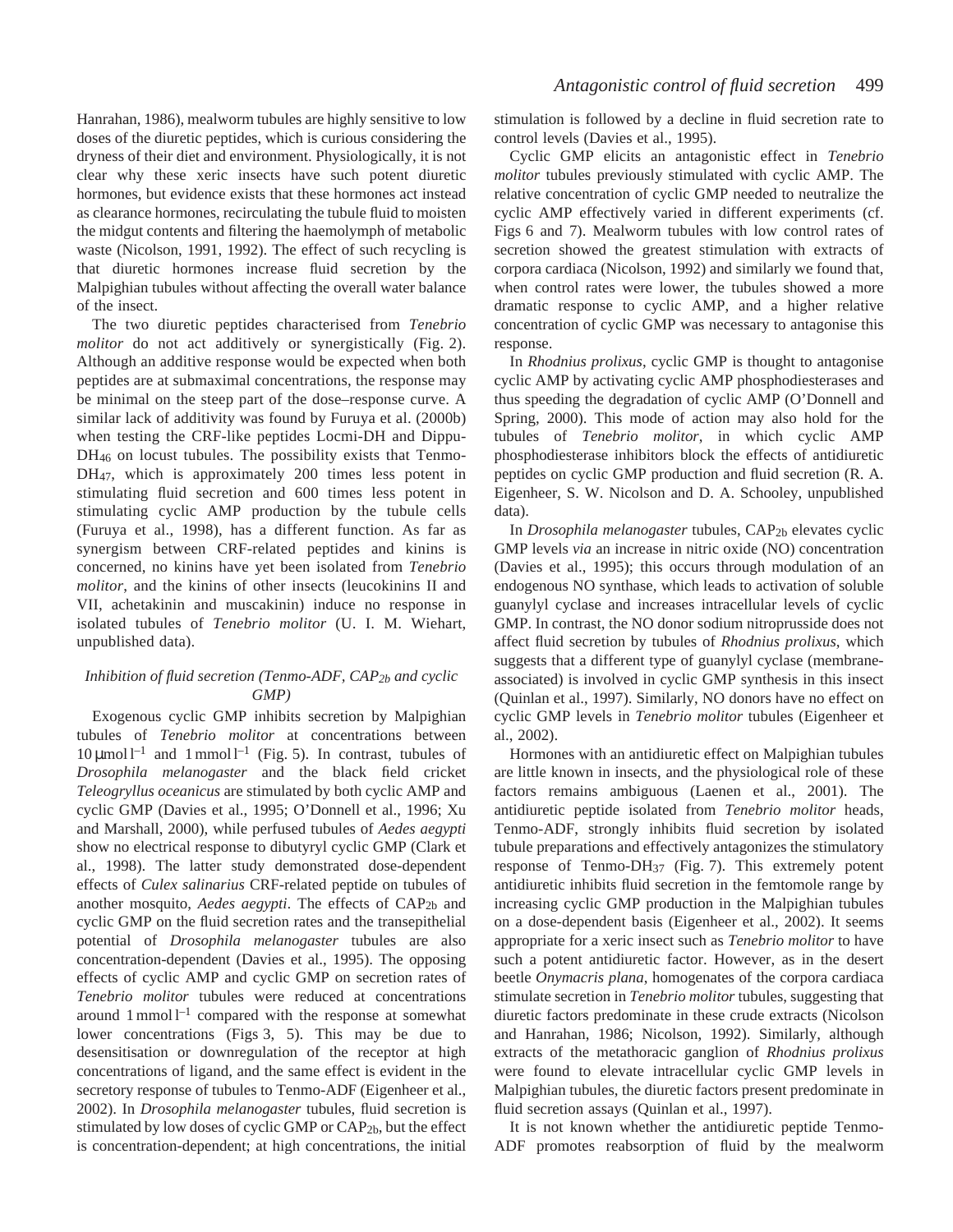#### 500 U. I. M. Wiehart and others

cryptonephric complex. To date, there are only two welldefined peptides that stimulate hindgut reabsorption in insects. One of these is ion-transport peptide (ITP) isolated from *Schistocerca gregaria*, which has no stimulatory or inhibitory action on fluid secretion by locust Malpighian tubule preparations (Coast et al., 1999). The other is *Manduca sexta* diuretic hormone (Manse-DH), which increases fluid uptake from the rectal sac of *Manduca sexta* larvae in addition to stimulating the free portions of the Malpighian tubules (Audsley et al., 1993); this combination of diuretic and antidiuretic actions in the same insect would result in recycling of fluid by the excretory system. Immunocytological localization of Tenmo-ADF may give us some indication of function in the hindgut of *Tenebrio molitor*.

The data presented here, in the first study of the physiological actions of diuretic and antidiuretic peptides isolated from the same insect species, illustrate the potentially intricate control of fluid secretion by *Tenebrio molitor* Malpighian tubules. Several questions for further research on diuresis and antidiuresis are raised by this work. First, do the diuretic and antidiuretic peptides isolated from *Tenebrio molitor* mediate diuresis or antidiuresis *in vivo* and what triggers the release of these hormones? Second, what are the cellular effects of the second messengers and how do they modulate specific ion transporters of the tubule cells to cause changes in secretion rates? Finally, in what tissues are these peptides localized and how does the distribution of the diuretic and antidiuretic peptides compare?

Financial support was provided by NSF Grant IBN 9602148, the Nevada Agricultural Experiment Station, the University of Cape Town and the South African National Research Foundation. We thank Kathleen M. Schegg for synthesis of CAP<sub>2b</sub>.

#### **References**

- **Audsley, N., Coast, G. M. and Schooley, D. A.** (1993). The effects of *Manduca sexta* diuretic hormone on fluid transport by the Malpighian tubules and cryptonephric complex of *Manduca sexta*. *J. Exp. Biol.* **178**, 231–243.
- **Baldwin, D., Schegg, K. M., Furuya, K., Lehmberg, E. and Schooley, D. A.** (2001). Isolation and identification of a diuretic hormone from *Zootermopsis nevadensis*. *Peptides* **22**, 147–152.
- **Barrett, M. and Orchard, I.** (1990). Serotonin-induced elevation of cyclic AMP levels in the epidermis of the blood-sucking bug, *Rhodnius prolixus*. *J. Insect Physiol.* **36**, 625–633.
- **Beyenbach, K. W.** (1995). Mechanism and regulation of electrolyte transport in Malpighian tubules. *J. Insect Physiol.* **41**, 197–207.
- **Blackburn, M. B., Kingan, T. G., Bodnar, W., Shabanowitz, J., Hunt, D. F., Kempe, T., Wagner, R. M., Raina, A. K., Schnee, M. E. and Ma, M. C.** (1991). Isolation and identification of a new diuretic peptide from the tobacco hornworm, *Manduca sexta*. *Biochem. Biophys. Res. Commun*. **181**, 927–932.
- **Clark, T. M., Hayes, T. K., Holman, G. M. and Beyenbach, K. W.** (1998). The concentration-dependence of CRF-like diuretic peptide: mechanisms of action. *J. Exp. Biol*. **201**, 1753–1762.
- **Coast, G. M.** (1995). Synergism between diuretic peptides controlling ion and fluid transport in insect Malpighian tubules. *Regul. Peptides* **57**, 283–296.
- **Coast, G. M.** (1996). Neuropeptides implicated in the control of diuresis in insects. *Peptides* **17**, 327–336.

**Coast, G. M., Meredith, J. and Phillips, J. E.** (1999). Target organ specificity

of major neuropeptide stimulants in locust excretory systems. *J. Exp. Biol*. **202**, 3195–3203.

- **Coast, G. M., Webster, S. G., Schegg, K. M., Tobe, S. S. and Schooley, D. A.** (2001). The *Drosophila* homologue of an insect calcitonin-like diuretic peptide stimulates Malpighian tubule apical V-ATPase activity. *J. Exp. Biol.* **204**, 1795–1804.
- **Davies, S. A., Huesmann, G. R., Maddrell, S. H. P., O'Donnell, M. J., Skaer, N. J. V., Dow, J. A. T. and Tublitz, N. J.** (1995). CAP<sub>2b</sub>, a cardioacceleratory peptide, is present in *Drosophila* and stimulates tubule fluid secretion *via* cGMP. *Am. J. Physiol.* **269**, R1321–R1326.
- **De Decker, N., Hayes, T. K., Van Kerkhove, E. and Steels, P.** (1994). Stimulatory and inhibitory effects of endogenous factors in head extracts of *Formica polyctena* (Hymenoptera) on the fluid secretion of Malpighian tubules. *J. Insect Physiol*. **40**, 1025–1036.
- **Dow, J. A. T., Maddrell, S. H. P., Davies, S.-A., Skaer, N. J. V. and Kaiser, K.** (1994). A novel role for the nitric oxide/cyclic GMP signalling pathway: the control of fluid secretion in *Drosophila*. *Am. J. Physiol.* **266**, R1716–R1719.
- **Eigenheer, R. A., Nicolson, S. W., Schegg, K. M., Hull, J. J. and Schooley, D. A.** (2002). Identification of a potent antidiuretic factor acting on beetle Malpighian tubules. *Proc. Natl. Acad. Sci. USA* **99**, 84–89.
- **Furuya, K., Harper, M. A., Schegg, K. M. and Schooley, D. A.** (2000a). Isolation and characterization of CRF-related diuretic hormones from the whitelined sphinx moth *Hyles lineata*. *Insect Biochem. Mol. Biol*. **30**, 127–133.
- **Furuya, K., Milchak, R. J., Schegg, K. M., Zhang, J., Tobe, S. S., Coast, G. M. and Schooley, D. A.** (2000b). Cockroach diuretic hormones: characterization of a calcitonin-like peptide in insects. *Proc. Natl. Acad. Sci. USA* **97**, 6469–6474.
- **Furuya, K., Schegg, K. M. and Schooley, D. A.** (1998). Isolation and identification of a second diuretic hormone from *Tenebrio molitor*. *Peptides* **19**, 619–626.
- **Furuya, K., Schegg, K. M., Wang, H., King, D. S. and Schooley, D. A.** (1995). Isolation and identification of a diuretic hormone from the mealworm *Tenebrio molitor*. *Proc. Natl. Acad. Sci. USA* **92**, 12323–12327.
- **Iaboni, A., Holman, G. M., Nachman, R. J., Orchard, I. and Coast, G. M.** (1998). Immunocytochemical localisation and biological activity of diuretic peptides in the housefly, *Musca domestica*. *Cell Tissue Res.* **294**, 549–560.
- **Kataoka, H., Troetschler, R. G., Li, J. P., Kramer, S. J., Carney, R. L. and Schooley, D. A.** (1989). Isolation and identification of a diuretic hormone from the tobacco hornworm, *Manduca sexta*. *Proc. Natl. Acad. Sci. USA* **86**, 2976–2980.
- **Laenen, B., De Decker, N., Steels, P., Van Kerkhove, E. and Nicolson, S.** (2001). An antidiuretic factor in the forest ant: purification and physiological effects on the Malpighian tubules. *J. Insect Physiol.* **47**, 185–193.
- **Lavigne, C., Embleton, J., Audy, P., King, R. R. and Pelletier, Y.** (2001). Partial purification of a novel insect antidiuretic factor from the Colorado potato beetle, *Leptinotarsa decembineata* (Say) (Coleontera: beetle, *Leptinotarsa decemlineata* (Say) (Coleoptera: Chrysomelidae), which acts on Malpighian tubules. *Insect Biochem. Mol. Biol.* **31**, 339–347.
- **Maddrell, S. H. P., Herman, W. S., Farndale, R. W. and Riegel, J. A.** (1993). Synergism of hormones controlling epithelial fluid transport in an insect. *J. Exp. Biol.* **174**, 65–80.
- **Maddrell, S. H. P., Herman, W. S., Mooney, R. L. and Overton, J. A.** (1991). 5-Hydroxytryptamine – a second diuretic hormone in *Rhodnius prolixus*. *J. Exp. Biol.* **156**, 557–566.
- **Nicolson, S. W.** (1991). Diuresis or clearance: is there a physiological role for the 'diuretic hormone' of the desert beetle *Onymacris*? *J. Insect Physiol*. **37**, 447–452.
- **Nicolson, S.** (1992). Excretory function in *Tenebrio molitor*: fast tubular secretion in a vapour-absorbing insect. *J. Insect Physiol.* **38**, 139–146.
- **Nicolson, S. W. and Hanrahan, S. A.** (1986). Diuresis in a desert beetle? Hormonal control of the Malpighian tubules of *Onymacris plana* (Coleoptera: Tenebrionidae). *J. Comp. Physiol. B* **156**, 407–413.
- **O'Donnell, M. J., Dow, J. A. T., Huesmann, G. R., Tublitz, N. J. and Maddrell, S. H. P.** (1996). Separate control of anion and cation transport in Malpighian tubules of *Drosophila melanogaster*. *J. Exp. Biol*. **199**, 1163–1175.
- **O'Donnell, M. J., Rheault, M. R., Davies, S. A., Rosay, P., Harvey, B. J., Maddrell, S. H. P., Kaiser, K. and Dow, J. A. T.** (1998). Hormonally controlled chloride movement across *Drosophila* tubules is *via* ion channels in stellate cells. *Am. J. Physiol*. **274**, R1039–R1049.
- **O'Donnell, M. J. and Spring, J. H.** (2000). Modes of control of insect